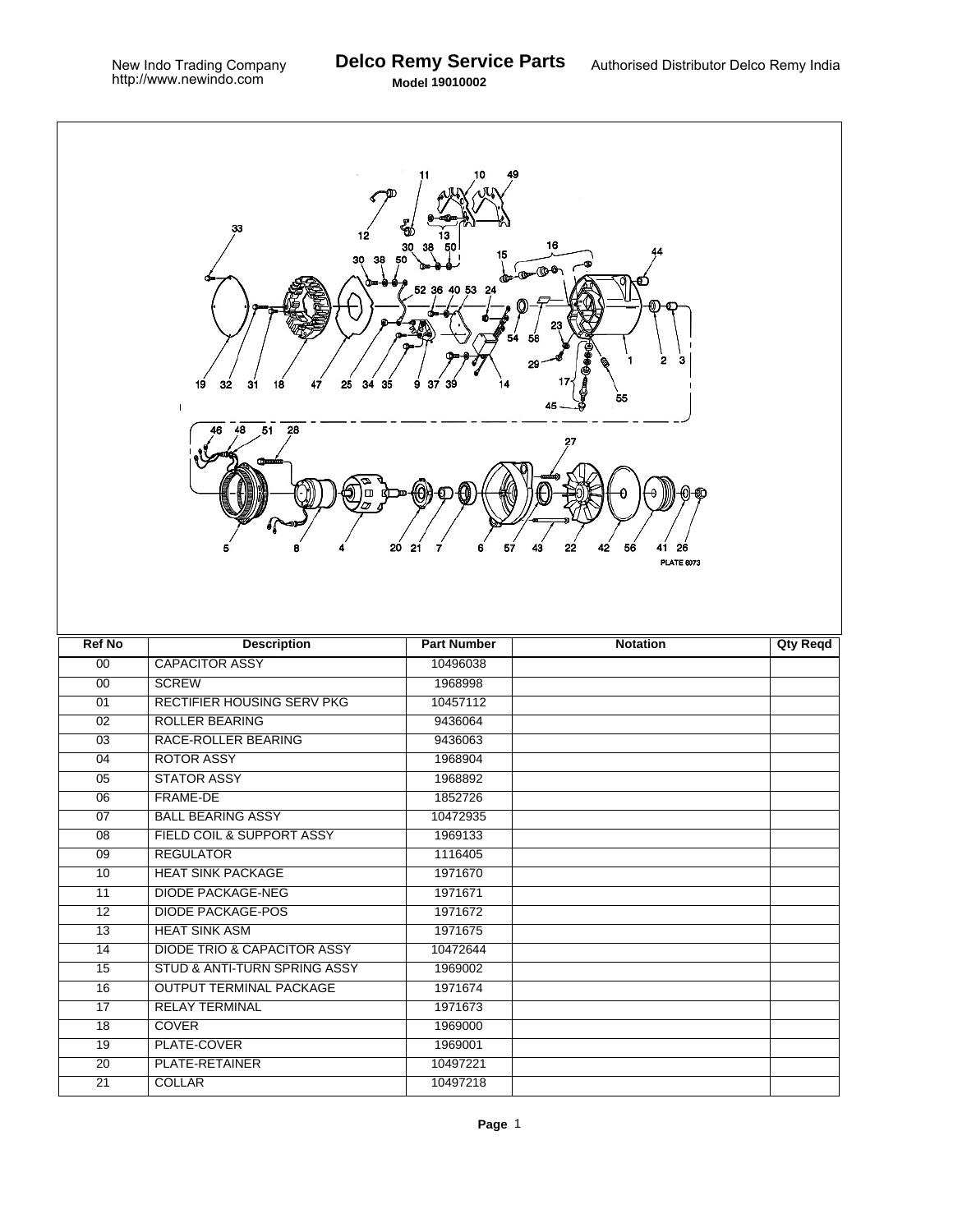| 33<br>₩<br>12<br>16<br>30<br>15<br>30<br>$\mathbf{d} = \mathbf{0}$<br>52<br>40 53 24<br>36<br>2<br>з<br>29<br>25<br>34 35<br>19<br>31<br>18<br>47<br>32<br>37<br>9<br>14<br>55<br>45<br>$\mathbf{1}$<br>48<br>51 28<br>46<br>27<br>θ<br>α<br>57<br>43<br>22<br>20<br>21<br>6<br>42<br>56<br>7<br>26<br>41<br><b>PLATE 6073</b> |                                    |                    |                 |                 |  |  |  |
|--------------------------------------------------------------------------------------------------------------------------------------------------------------------------------------------------------------------------------------------------------------------------------------------------------------------------------|------------------------------------|--------------------|-----------------|-----------------|--|--|--|
| <b>Ref No</b>                                                                                                                                                                                                                                                                                                                  | <b>Description</b>                 | <b>Part Number</b> | <b>Notation</b> | <b>Qty Reqd</b> |  |  |  |
| $\overline{22}$                                                                                                                                                                                                                                                                                                                | <b>FAN</b>                         | 10467133           |                 |                 |  |  |  |
| $\overline{23}$                                                                                                                                                                                                                                                                                                                | LOCK WASHER-GROUND SCREW           | <b>STD HWD</b>     |                 |                 |  |  |  |
| $\overline{24}$                                                                                                                                                                                                                                                                                                                | NUT-DIODE TRIO LEAD TO STATOR LEAD | 432229             |                 |                 |  |  |  |
| $\overline{25}$                                                                                                                                                                                                                                                                                                                | <b>NUT ASSY</b>                    | 1851808            |                 |                 |  |  |  |
| 26                                                                                                                                                                                                                                                                                                                             | NUT-SHAFT                          | 10484823           |                 |                 |  |  |  |
| $\overline{27}$                                                                                                                                                                                                                                                                                                                | <b>SCREW ASSY</b>                  | 10497222           |                 |                 |  |  |  |
| $\overline{28}$                                                                                                                                                                                                                                                                                                                | <b>SCREW</b>                       | 1968945            |                 |                 |  |  |  |
| 29                                                                                                                                                                                                                                                                                                                             | <b>SCREW</b>                       | 9427129            |                 |                 |  |  |  |
| 30                                                                                                                                                                                                                                                                                                                             | <b>SCREW ASSY</b>                  | 1979961            |                 |                 |  |  |  |
| 31                                                                                                                                                                                                                                                                                                                             | <b>SCREW ASSY</b>                  | 1846956            |                 |                 |  |  |  |
| 32                                                                                                                                                                                                                                                                                                                             | <b>SCREW ASSY</b>                  | 1846957            |                 |                 |  |  |  |
| $\overline{33}$                                                                                                                                                                                                                                                                                                                | <b>SCREW ASSY</b>                  | 1846955            |                 |                 |  |  |  |
| $\overline{34}$                                                                                                                                                                                                                                                                                                                | <b>SCREW ASSY</b>                  | 1894458            |                 |                 |  |  |  |
| $\overline{35}$                                                                                                                                                                                                                                                                                                                | <b>SCREW ASSY</b>                  | 1976061            |                 |                 |  |  |  |
| $\overline{37}$                                                                                                                                                                                                                                                                                                                | <b>SCREW ASSY</b>                  | 1846955            |                 |                 |  |  |  |
| $\overline{37}$                                                                                                                                                                                                                                                                                                                | <b>SCREW</b>                       | 1968998            |                 |                 |  |  |  |
| $\overline{38}$                                                                                                                                                                                                                                                                                                                | <b>WASHER</b>                      | 815540             |                 |                 |  |  |  |
| $\overline{39}$                                                                                                                                                                                                                                                                                                                | <b>WASHER</b>                      | 815540             |                 |                 |  |  |  |
| 41                                                                                                                                                                                                                                                                                                                             | <b>WASHER-SHAFT NUT</b>            | 10484823           |                 |                 |  |  |  |
| $\overline{43}$                                                                                                                                                                                                                                                                                                                | <b>THRU BOLT</b>                   | 1968991            |                 |                 |  |  |  |
| $\overline{44}$                                                                                                                                                                                                                                                                                                                | <b>BUSHING</b>                     | 1892765            |                 |                 |  |  |  |
| 45                                                                                                                                                                                                                                                                                                                             | CAP                                | 1970227            |                 |                 |  |  |  |
|                                                                                                                                                                                                                                                                                                                                |                                    |                    |                 |                 |  |  |  |